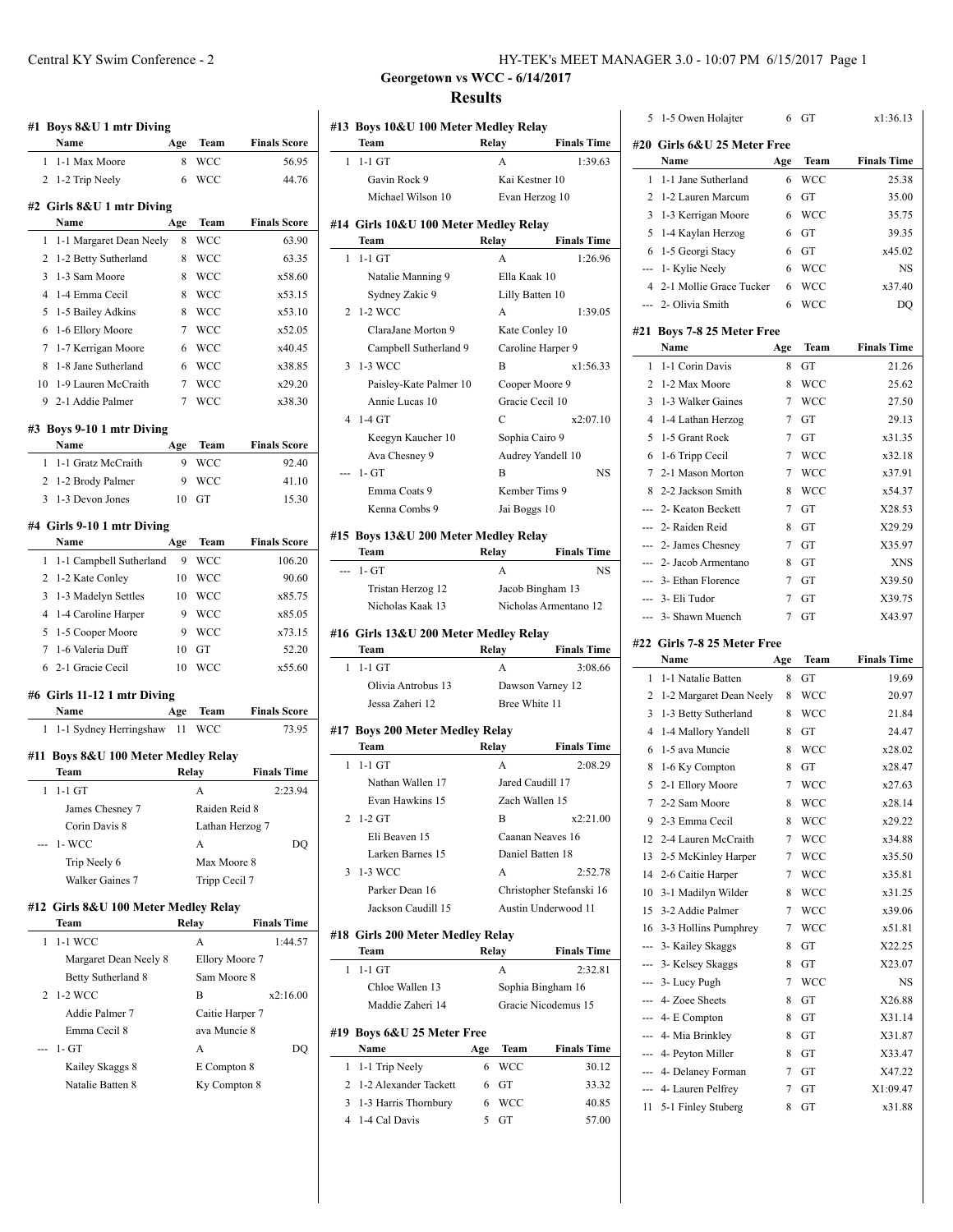|                | (#22 Girls 7-8 25 Meter Free)                 |          |                   |                      |
|----------------|-----------------------------------------------|----------|-------------------|----------------------|
|                | 5- Embry Sutton                               | 7        | GT                | X29.31               |
|                | 5- Aubrey Southworth                          | 8        | GT                | X31.20               |
| ---            | 5- Caitlyn Demuth                             | 8        | GT                | X31.32               |
| $\overline{a}$ | 5- Sarah Florence                             | 7        | GT                | X52.15               |
|                | --- 6- Emma Tackett                           | 8        | GT                | X29.37               |
|                | --- 6- Leighton Scroggins                     | 8        | GT                | X30.44               |
|                | --- 6- Izzy Davis                             | 8        | GT                | X37.57               |
|                |                                               |          |                   |                      |
|                | #23 Boys 9-10 25 Meter Free<br>Name           | Age      | <b>Team</b>       | <b>Finals Time</b>   |
| 1              | 1-1 Michael Wilson                            | 10       | GT                | 18.81                |
| 2              | 1-2 Kai Kestner                               | 10       | GT                | 19.44                |
| 3              | 1-3 Gavin Rock                                | 9        | GT                | x20.62               |
| 4              |                                               |          | <b>WCC</b>        | 22.53                |
| 5              | 1-4 Ryan Sears                                | 10<br>10 |                   | 31.16                |
| 6              | 1-5 Jackson Ramsey                            | 9        | WCC<br><b>WCC</b> | x37.22               |
| $-$            | 1-6 Brody Palmer<br>2- Ben Johnson            |          | GT                | X25.28               |
|                |                                               | 10<br>10 | GT                | X26.40               |
| ---            | 2- Evan Herzog                                | 9        |                   |                      |
|                | --- 2- Caleb Florence<br>--- 2- Lucas Stambro | 10       | GT                | X32.37               |
|                | --- 2- Devon Jones                            |          | GT                | X36.25<br><b>XNS</b> |
|                |                                               | 10       | GT                |                      |
|                | #24 Girls 9-10 25 Meter Free                  |          |                   |                      |
|                | Name                                          | Age      | Team              | <b>Finals Time</b>   |
| 1              | 1-1 Ella Kaak                                 | 10       | GT                | 15.50                |
| 2              | 1-2 Lilly Batten                              | 10       | GT                | 17.29                |
| 3              | 1-3 ClaraJane Morton                          | 9        | WCC               | 19.28                |
| 4              | 1-4 Annie Lucas                               | 10       | WCC               | 19.59                |
| 5              | 1-5 Campbell Sutherland                       | 9        | WCC               | x19.64               |
| 6              | 1-6 Sydney Zakic                              | 9        | GT                | x20.35               |
| 7              | 2-1 Kate Conley                               | 10       | WCC               | x21.32               |
| 8              | 2-2 Cooper Moore                              | 9        | WCC               | x22.31               |
| 9              | 2-3 Caroline Harper                           | 9        | <b>WCC</b>        | x22.69               |
| 10             | 2-4 Paisley-Kate Palmer                       | 10       | <b>WCC</b>        | x24.84               |
| 11             | 2-5 Gracie Cecil                              | 10       | <b>WCC</b>        | x26.79               |
|                | --- 2- Natalie Manning                        | 9        | GT                | X19.70               |
|                | --- 3- Kember Tims                            | 9        | GT                | X20.72               |
|                | 3- Ava Chesney                                | 9        | GT                | X23.79               |
|                | 3- Emma Coats                                 | 9        | GT                | X30.16               |
|                | --- 3- Lilly Cooper                           | 9        | GT                | X36.27               |
|                | --- 3- Kenna Combs                            | 9        | GT                | XNS                  |
|                | --- 3- Jai Boggs                              | 10       | GT                | XNS                  |
|                | --- 4- Lucy Wilson                            | 10       | GT                | X26.09               |
|                | --- 4- Katelynn Forman                        | 9        | GT                | X28.81               |
|                | --- 4- Audrey Yandell                         | 10       | GT                | X31.63               |
|                | --- 4- Adrianna Brinkley                      | 10       | GT                | X34.28               |
|                | --- 4- Sophia Cairo                           | 9        | GT                | X34.40               |
|                | --- 4- Keegyn Kaucher                         | 10       | GT                | <b>XNS</b>           |
|                | --- 5- Kiera McClellan                        | 10       | GT                | X25.19               |
|                | 5- Addison Darnell                            | 9        | GT                | X27.18               |
|                | --- 5- Valeria Duff                           | 10       | GT                | X32.50               |
|                | --- 5- Jessica Armentano                      | 9        | GT                | <b>XNS</b>           |
|                |                                               |          |                   |                      |
|                | #25 Boys 11-12 50 Meter Free                  |          |                   |                      |

| <b>Name</b>          | Age Team             | <b>Finals Time</b> |
|----------------------|----------------------|--------------------|
| 1 1-1 Tristan Herzog | $12 \quad \text{GT}$ | 43.50              |

## **Georgetown vs WCC - 6/14/2017**

**Results**

|                |                                         | сэинэ |            |                    |
|----------------|-----------------------------------------|-------|------------|--------------------|
| 2              | 1-2 Austin Underwood                    | 11    | <b>WCC</b> | 1:14.42            |
| L.             | 1- Nicholas Armentano                   | 12    | GT         | NS                 |
| ---            | 1- Colten Kaucher                       | 12    | GT         | NS                 |
|                | #26 Girls 11-12 50 Meter Free           |       |            |                    |
|                | Name                                    | Age   | Team       | <b>Finals Time</b> |
| 1              | 1-1 Jessa Zaheri                        | 12    | GT         | 36.22              |
| 2              | 1-2 Bree White                          | 11    | GT         | 38.97              |
| 3              | 1-3 Dawson Varney                       | 12    | GT         | x39.83             |
|                | --- 1- Ella Shea O'Brien                | 11    | <b>WCC</b> | NS                 |
| ---            | 2- Mary Daniel Abner                    | 11    | GT         | X39.90             |
| ---            | 2- Shylynn Muench                       | 11    | GT         | X47.13             |
| ---            | 2- Alyssa Sexton                        | 11    | GT         | <b>XNS</b>         |
|                |                                         |       |            |                    |
|                | #27 Boys 13-14 50 Meter Free            |       |            |                    |
|                | Name                                    | Age   | Team       | <b>Finals Time</b> |
| 1              | 1-1 Jacob Bingham                       | 13    | GT         | 32.31              |
|                | 2 1-2 Nicholas Kaak                     | 13    | GT         | 32.66              |
|                | 3 1-3 Andrew Batten                     | 14    | GT         | x37.25             |
|                | #28 Girls 13-14 50 Meter Free           |       |            |                    |
|                | Name                                    | Age   | Team       | <b>Finals Time</b> |
| 1              | 1-1 Maddie Zaheri                       | 14    | GT         | 33.03              |
| $\overline{2}$ | 1-2 Preslee Palmer                      | 14    | <b>WCC</b> | 40.65              |
|                | 1- Olivia Antrobus                      | 13    | GT         | X38.75             |
| ---            | 1- Talen Spargo                         | 13    | WCC        | <b>NS</b>          |
| ---            | 1- Chloe Wallen                         | 13    | GT         | <b>NS</b>          |
|                | #29 Boys 50 Meter Free                  |       |            |                    |
|                | Name                                    | Age   | Team       | <b>Finals Time</b> |
| 1              | 1-1 Zach Wallen                         | 15    | GT         | 25.50              |
| 2              | 1-2 Jared Caudill                       | 17    | GT         | 26.10              |
| 3              | 1-3 Christopher Stefanski               | 16    | <b>WCC</b> | 26.37              |
| $\overline{4}$ | 1-4 Evan Hawkins                        | 15    | GT         | x27.19             |
| 5              | 1-5 Parker Dean                         | 16    | <b>WCC</b> | 27.40              |
| 6              | 1-6 Jackson Caudill                     | 15    | <b>WCC</b> | x27.44             |
|                | 2- Nathan Wallen                        | 17    | GT         | X29.06             |
| ---            | 2- Daniel Batten                        | 18    | GT         | X29.22             |
|                | --- 2- Eli Beaven                       | 15    | GT         | X31.13             |
| ---            | 2- Caanan Neaves                        | 16    | GT         | X33.25             |
|                | 3- Teb Kestner                          | 15    | GT         | X30.25             |
|                | 3- Larken Barnes                        | 15    | GT         | X31.28             |
|                | 3- Nicholas Wilson                      | 15    | GT         | X32.08             |
|                | #30 Girls 50 Meter Free                 |       |            |                    |
|                | Name                                    | Age   | Team       | <b>Finals Time</b> |
| 1              | 1-1 Gracie Nicodemus                    | 15    | GT         | 34.47              |
| 2              | 1-2 Sophia Bingham                      | 16    | GT         | 35.34              |
| 3              | 1-3 Hailey Finch                        | 15    | GT         | x37.40             |
| ---            | 1- Brookelyn Adkins                     | 12    | WCC        | NS                 |
| ---            | 1- Trisha Sullivan                      | 15    | GT         | XNS                |
|                |                                         |       |            |                    |
| #31            | Boys 6&U 25 Meter Back<br>Name          | Age   | Team       | <b>Finals Time</b> |
| 1              |                                         | 6     | <b>WCC</b> | 38.25              |
| 2              | 1-1 Trip Neely<br>1-2 Alexander Tackett | 6     | GT         | 42.59              |
| 3              | 1-3 Harris Thornbury                    | 6     | WCC        | 47.44              |
| $\overline{4}$ | 1-4 Cal Davis                           | 5     | GT         | 1:16.07            |
| 5              | 1-5 Owen Holajter                       | 6     | GT         | x1:19.31           |
|                |                                         |       |            |                    |

| #32            | Girls 6&U 25 Meter Back               |     |            |                    |
|----------------|---------------------------------------|-----|------------|--------------------|
|                | Name                                  | Age | Team       | <b>Finals Time</b> |
| 1              | 1-1 Lauren Marcum                     | 6   | GT         | 33.21              |
| $\overline{c}$ | 1-2 Jane Sutherland                   | 6   | <b>WCC</b> | 35.69              |
| 3              | 1-3 Kerrigan Moore                    | 6   | WCC        | 37.09              |
| 4              | 1-4 Mollie Grace Tucker               | 6   | WCC        | x39.59             |
| 5              | 1-5 Kaylan Herzog                     | 6   | GT         | 44.96              |
| 6              | 1-6 Georgi Stacy                      | 6   | GT         | x48.56             |
| 7              | 2-1 Olivia Smith                      | 6   | WCC        | x49.52             |
| ---            | 2- Cameryn Demuth                     | 4   | GT         | X1:58.62           |
| ---            | 2- Kylie Neely                        | 6   | WCC        | <b>NS</b>          |
| #33            | Boys 7-8 25 Meter Back                |     |            |                    |
|                | Name                                  | Age | Team       | <b>Finals Time</b> |
| 1              | 1-1 Corin Davis                       | 8   | GT         | 21.83              |
| 2              | 1-2 Max Moore                         | 8   | WCC        | 32.91              |
| 3              | 1-3 Lathan Herzog                     | 7   | GT         | 33.56              |
| 4              | 1-4 Raiden Reid                       | 8   | GT         | x39.16             |
| 5              | 1-5 Tripp Cecil                       | 7   | WCC        | 41.37              |
| $\overline{a}$ | 1- Jackson Smith                      | 8   | WCC        | DQ                 |
| ---            | 2- Keaton Beckett                     | 7   | GT         | X36.53             |
| ---            | 2- James Chesney                      | 7   | GT         | X44.34             |
| ---            | 2- Ethan Florence                     | 7   | GT         | X44.46             |
| $\overline{a}$ | 2- Grant Rock                         | 7   | GT         | XDQ                |
| ---            | 3- Shawn Muench                       | 7   | GT         | X43.16             |
| ---            | 3- Eli Tudor                          | 7   | GT         | XDQ                |
|                | 3- Jacob Armentano                    | 8   | GT         | XNS                |
|                |                                       |     |            |                    |
|                | #34  Girls 7-8 25 Meter Back<br>Name  | Age | Team       | <b>Finals Time</b> |
| 1              | 1-1 Margaret Dean Neely               | 8   | WCC        | 24.90              |
| 2              | 1-2 Mallory Yandell                   | 8   | GT         | 27.50              |
| 3              | 1-3 Betty Sutherland                  | 8   | WCC        | 28.40              |
| 4              | 1-4 Ellory Moore                      | 7   | WCC        | x28.50             |
| 10             | 1-5 E Compton                         | 8   | GT         | 38.41              |
| ---            | 1- Kailey Skaggs                      | 8   | GT         | X26.56             |
| 5              | 2-1 Emma Cecil                        | 8   | WCC        | x33.13             |
| 6              | 2-2 Sam Moore                         | 8   | WCC        | x33.97             |
| 7              | 2-3 ava Muncie                        | 8   | WCC        | x34.35             |
| 9              |                                       |     |            |                    |
|                | 2-4 Caitie Harper                     | 7   | WCC        | x35.97             |
| 11             | 2-5 Lauren McCraith                   | 7   |            |                    |
| 13             | 2-6 Addie Palmer                      | 7   | WCC        | x38.97             |
| 8              |                                       | 8   | WCC<br>WCC | x41.94<br>x35.62   |
| 14             | 3-1 Madilyn Wilder                    | 7   |            |                    |
| ---            | 3-2 Hollins Pumphrey                  | 8   | WCC<br>GT  | x57.63             |
| ---            | 3- Kelsey Skaggs<br>3- Natalie Batten | 8   | GT         | X25.27<br>X26.22   |
|                | --- 3- McKinley Harper                | 7   |            | DQ                 |
|                | --- 3- Lucy Pugh                      | 7   | WCC<br>WCC |                    |
| ---            | 4- Caitlyn Demuth                     | 8   | GT         | NS<br>X32.81       |
| $---$          | 4- Zoee Sheets                        | 8   | GT         | X32.85             |
| ---            | 4- Peyton Miller                      | 8   | GT         | X37.75             |
| ---            | 4- Ky Compton                         | 8   | GT         | X38.28             |
| ---            | 4- Izzy Davis                         | 8   | GT         | X42.28             |
| ---            | 4- Lauren Pelfrey                     | 7   | GT         | XDQ                |
| 12             | 5-1 Finley Stuberg                    | 8   | GT         | x40.28             |
|                | --- 5- Emma Tackett                   | 8   | GT         | X36.00             |
|                | --- 5- Leighton Scroggins             | 8   | GT         | X36.39             |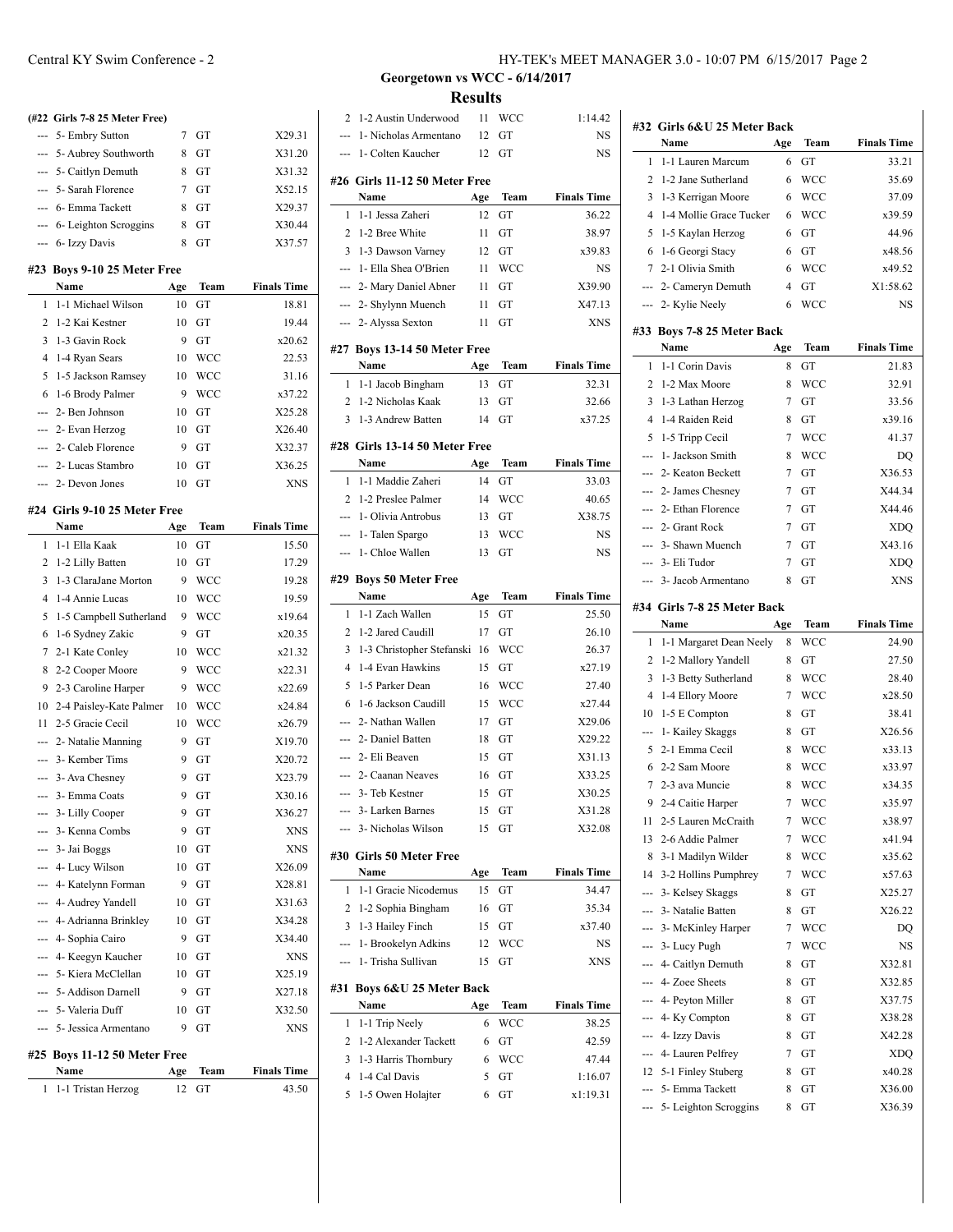|                | (#34 Girls 7-8 25 Meter Back)    |     |      |                    |
|----------------|----------------------------------|-----|------|--------------------|
| ---            | 5- Delaney Forman                | 7   | GT   | X44.22             |
| ---            | 5- Sarah Florence                | 7   | GT   | X53.97             |
| ---            |                                  | 7   | GT   |                    |
|                | 6- Embry Sutton                  | 8   | GT   | X34.12             |
|                | --- 6- Mia Brinkley              |     |      | X37.53             |
|                | --- 6- Aubrey Southworth         | 8   | GT   | X45.19             |
| #35            | Boys 9-10 25 Meter Back          |     |      |                    |
|                | Name                             | Age | Team | <b>Finals Time</b> |
| 1              | 1-1 Kai Kestner                  | 10  | GT   | 23.95              |
| $\overline{c}$ | 1-2 Michael Wilson               | 10  | GT   | 24.22              |
| 3              | 1-3 Evan Herzog                  | 10  | GT   | x31.44             |
| 4              | 1-4 Brody Palmer                 | 9   | WCC  | 39.47              |
| 5              | 1-5 Jackson Ramsey               | 10  | WCC  | 43.75              |
|                | 1- Gavin Rock                    | 9   | GT   | X26.69             |
|                | 2- Caleb Florence                | 9   | GT   | X35.40             |
|                | 2- Ben Johnson                   | 10  | GT   | X36.72             |
|                | 2- Lucas Stambro                 | 10  | GT   | X39.12             |
|                | 2- Devon Jones                   | 10  | GT   | XNS                |
|                | #36  Girls 9-10 25 Meter Back    |     |      |                    |
|                | Name                             | Age | Team | <b>Finals Time</b> |
| 1              | 1-1 Lilly Batten                 | 10  | GT   | 20.40              |
| $\overline{c}$ | 1-2 ClaraJane Morton             | 9   | WCC  | 22.81              |
| 3              | 1-3 Natalie Manning              | 9   | GT   | 23.97              |
| 4              | 1-4 Caroline Harper              | 9   | WCC  | 26.06              |
| 5              | 1-5 Kember Tims                  | 9   | GT   | x26.10             |
| 7              | 1-6 Paisley-Kate Palmer          | 10  | WCC  | x31.57             |
| 6              | 2-1 Kate Conley                  | 10  | WCC  | x26.71             |
| 8              | 2-2 Gracie Cecil                 | 10  | WCC  | x33.50             |
|                | 2- Ella Kaak                     | 10  | GT   | X20.56             |
|                |                                  | 9   | GT   | X24.74             |
| ---<br>---     | 2- Sydney Zakic<br>2- Emma Coats | 9   | GT   | X30.34             |
|                |                                  | 10  | GТ   | XNS                |
| ---            | 2- Jai Boggs                     |     |      |                    |
| ---            | 3- Ava Chesney                   | 9   | GT   | X26.56             |
| ---            | 3- Audrey Yandell                | 10  | GT   | X28.63             |
| ---            | 3- Sophia Cairo                  | 9   | GT   | X32.31             |
| ---            | 3- Lilly Cooper                  | 9   | GT   | X36.90             |
|                | 3- Kenna Combs                   | 9   | GT   | XNS                |
|                | 3- Keegyn Kaucher                | 10  | GT   | <b>XNS</b>         |
|                | --- 4- Kiera McClellan           | 10  | GT   | X26.88             |
|                | --- 4- Addison Darnell           | 9   | GT   | X28.44             |
|                | --- 4- Valeria Duff              | 10  | GT   | X33.41             |
|                | --- 4- Adrianna Brinkley         | 10  | GT   | X33.71             |
|                | --- 5- Lucy Wilson               | 10  | GT   | X30.62             |
|                | --- 5- Katelynn Forman           | 9   | GT   | X34.69             |
|                | --- 5- Jessica Armentano         | 9   | GT   | XNS                |
|                | #37 Boys 11-12 50 Meter Back     |     |      |                    |
|                | Name                             | Age | Team | <b>Finals Time</b> |
| 1              | 1-1 Austin Underwood             | 11  | WCC  | 1:10.78            |
|                | --- 1- Tristan Herzog            | 12  | GT   | X51.50             |
|                | --- 1- Nicholas Armentano        | 12  | GT   | NS                 |
|                | --- 1- Colten Kaucher            | 12  | GT   | NS                 |
|                | #38 Girls 11-12 50 Meter Back    |     |      |                    |

**Name Age Team Finals Time** 1 1-1 Jessa Zaheri 12 GT 43.35

| 2              | 1-2 Bree White                | 11        | GT          | 47.32                       |
|----------------|-------------------------------|-----------|-------------|-----------------------------|
| 3              | 1-3 Dawson Varney             | 12        | GT          | x56.94                      |
|                | 1- Ella Shea O'Brien          | 11        | <b>WCC</b>  | NS                          |
|                | 2- Mary Daniel Abner          | 11        | GT          | X52.68                      |
| ---            | 2- Shylynn Muench             | 11        | GT          | X1:05.13                    |
| ---            | 2- Alyssa Sexton              | 11        | GT          | XNS                         |
|                | #39 Boys 13-14 50 Meter Back  |           |             |                             |
|                | Name                          | Age       | Team        | <b>Finals Time</b>          |
| 1              | 1-1 Andrew Batten             | 14        | GT          | 45.41                       |
|                | --- 1- Nicholas Kaak          | 13        | GT          | X36.84                      |
| $\overline{a}$ | 1- Jacob Bingham              | 13        | GT          | <b>NS</b>                   |
|                |                               |           |             |                             |
|                | #40 Girls 13-14 50 Meter Back |           |             |                             |
| 1              | Name<br>1-1 Maddie Zaheri     | Age<br>14 | Team<br>GT  | <b>Finals Time</b><br>39.06 |
| $\overline{2}$ | 1-2 Olivia Antrobus           | 13        | GT          | 50.78                       |
| 3              | 1-3 Preslee Palmer            | 14        | WCC         | 54.47                       |
| <u></u>        | 1- Talen Spargo               | 13        | WCC         | NS                          |
| ---            | 1- Chloe Wallen               | 13        | GT          | <b>NS</b>                   |
|                |                               |           |             |                             |
|                | #41 Boys 50 Meter Back        |           |             |                             |
|                | Name                          | Age       | Team        | <b>Finals Time</b>          |
| 1              | 1-1 Nathan Wallen             | 17        | GT          | 30.62                       |
| 2              | 1-2 Zach Wallen               | 15        | GT          | 30.81                       |
| $\overline{4}$ | 1-3 Parker Dean               | 16        | WCC         | 33.13                       |
| 3              | 1-4 Evan Hawkins              | 15        | GT          | x33.53                      |
| ---            | 1- Eli Beaven                 | 15        | GT          | X39.39                      |
| ---            | 1- Daniel Batten              | 18        | GT          | XNS                         |
|                | 2- Jared Caudill              | 17        | GT          | X31.43                      |
| ---            | 2- Larken Barnes              | 15        | GT          | X37.31                      |
|                | 2- Teb Kestner                | 15        | GT          | X38.22                      |
|                |                               |           |             |                             |
| $-$            | 2- Nicholas Wilson            | 15        | GT          | X39.75                      |
| $\overline{a}$ | 2- Caanan Neaves              | 16        | GT          | X44.95                      |
|                | #42 Girls 50 Meter Back       |           |             |                             |
|                | Name                          | Age       | Team        | <b>Finals Time</b>          |
| 1              | 1-1 Gracie Nicodemus          | 15        | GT          | 42.41                       |
| 2              | 1-2 Sophia Bingham            | 16        | GT          | 44.25                       |
| 3              | 1-3 Hailey Finch              | 15        | GT          | x47.09                      |
| ---            | 1- Brookelyn Adkins           | 12        | WCC         | NS                          |
|                | 1- Trisha Sullivan            | 15        | GT          | XNS                         |
|                | #43 Boys 8&U 25 Meter Fly     |           |             |                             |
|                | Name                          | Age       | Team        | <b>Finals Time</b>          |
| 1              | 1-1 Walker Gaines             | 7         | <b>WCC</b>  | 41.25                       |
|                | 1- Keaton Beckett             | 7         | GT          | <b>XDO</b>                  |
| ---            | 1- James Chesney              | 7         | GT          | DO                          |
| ---            | 1- Corin Davis                | 8         | GT          | DQ                          |
|                | --- 1- Raiden Reid            | 8         | GT          | DQ                          |
|                | #44 Girls 8&U 25 Meter Fly    |           |             |                             |
|                | Name                          | Age       | <b>Team</b> | <b>Finals Time</b>          |
| 1              | 1-1 Natalie Batten            | 8         | <b>GT</b>   | 24.52                       |
| 2              | 1-2 Betty Sutherland          | 8         | <b>WCC</b>  | 25.62                       |
| 3              | 1-3 Margaret Dean Neely       | 8         | <b>WCC</b>  | 27.97                       |
|                | 1- Ky Compton                 | 8         | GT          | DQ                          |
|                | --- 1- E Compton              | 8         | GT          | DQ                          |
| ---            | 2- Kelsey Skaggs              | 8         | GT          | X28.69                      |
|                |                               |           |             |                             |
|                |                               |           |             |                             |
|                |                               |           |             |                             |

**Georgetown vs WCC - 6/14/2017 Results**

|                | --- 2- Kailey Skaggs           | 8         | GT   | X30.94                      |
|----------------|--------------------------------|-----------|------|-----------------------------|
|                | 2- Lauren Marcum               | 6         | GT   | <b>XDO</b>                  |
|                | #45 Boys 9-10 25 Meter Fly     |           |      |                             |
|                | Name                           | Age       | Team | <b>Finals Time</b>          |
| 1              | 1-1 Michael Wilson             | 10        | GT   | 23.44                       |
| 2              | 1-2 Gavin Rock                 | 9         | GT   | 24.14                       |
| 3              | 1-3 Ryan Sears                 | 10        | WCC  | 27.37                       |
| $---$          | 1- Kai Kestner                 | 10        | GT   | X25.28                      |
| ---            | 1- Evan Herzog                 | 10        | GT   | <b>NS</b>                   |
|                | #46 Girls 9-10 25 Meter Fly    |           |      |                             |
|                | Name                           | Age       | Team | <b>Finals Time</b>          |
| 1              | 1-1 Ella Kaak                  | 10        | GT   | 17.97                       |
| 2              | 1-2 Annie Lucas                | 10        | WCC  | 23.97                       |
| 3              | 1-3 Campbell Sutherland        | 9         | WCC  | 24.37                       |
| $\overline{4}$ | 1-4 Sydney Zakic               | 9         | GT   | 24.88                       |
| 6              | 1-5 Cooper Moore               | 9         | WCC  | x26.47                      |
| 7              | 1-6 Kember Tims                | 9         | GT   | x27.59                      |
| 5              | 2-1 Caroline Harper            | 9         | WCC  | x25.34                      |
|                | --- 2- Lilly Batten            | 10        | GT   | X20.25                      |
| $\overline{a}$ | 2- Jai Boggs                   | 10        | GT   | <b>XNS</b>                  |
| ---            | 2- Kenna Combs                 | 9         | GT   | <b>XNS</b>                  |
| $\overline{a}$ | 3- Natalie Manning             | 9         | GT   | X30.09                      |
| $\overline{a}$ | 3- Ava Chesney                 | 9         | GT   | <b>XDQ</b>                  |
|                | 3- Sophia Cairo                | 9         | GT   | <b>XNS</b>                  |
|                | #47 Boys 11-12 50 Meter Fly    |           |      |                             |
|                | Name                           | Age       | Team | <b>Finals Time</b>          |
| 1              | 1-1 Tristan Herzog             | 12        | GT   | 1:00.08                     |
|                | #48 Girls 11-12 50 Meter Fly   |           |      |                             |
|                |                                |           |      |                             |
|                | Name                           |           | Team |                             |
| 1              | 1-1 Jessa Zaheri               | Age<br>12 | GT   | <b>Finals Time</b><br>40.18 |
| <u></u>        | 1- Bree White                  | 11        | GT   | X48.62                      |
| $\overline{a}$ | 1- Dawson Varney               | 12        | GT   | X54.97                      |
| ---            | 1- Mary Daniel Abner           | 11        | GT   | DQ                          |
|                |                                |           |      |                             |
|                | #49 Boys 13-14 50 Meter Fly    |           |      |                             |
|                | Name                           | Age       | Team | <b>Finals Time</b>          |
| ---            | 1- Jacob Bingham               | 13        | GT   | X35.81                      |
|                | 1- Andrew Batten               | 14<br>13  | GT   | DO                          |
|                | 1- Nicholas Kaak               |           | GT   | NS                          |
|                | #50 Girls 13-14 50 Meter Fly   |           |      |                             |
|                | Name                           | Age       | Team | <b>Finals Time</b>          |
| 1              | 1-1 Olivia Antrobus            | 13        | GT   | 53.19                       |
|                | --- 1- Maddie Zaheri           | 14        | GT   | X40.37                      |
|                | --- 1- Chloe Wallen            | 13        | GT   | NS                          |
|                | #51 Boys 50 Meter Fly          |           |      |                             |
|                | Name                           | Age       | Team | <b>Finals Time</b>          |
| 1              | 1-1 Zach Wallen                | 15        | GT   | 29.21                       |
| 2              | 1-2 Jared Caudill              | 17        | GT   | 29.58                       |
| 3              | 1-3 Jackson Caudill            | 15        | WCC  | 30.14                       |
|                | 4 1-4 Christopher Stefanski 16 |           | WCC  | 30.56                       |
| 5              | 1-5 Parker Dean                | 16        | WCC  | x31.12                      |
| 6              | 1-6 Nathan Wallen              | 17        | GT   | x31.35                      |
|                | --- 2- Evan Hawkins            | 15        | GT   | X30.09                      |
|                | --- 2- Daniel Batten           | 18        | GT   | X33.00                      |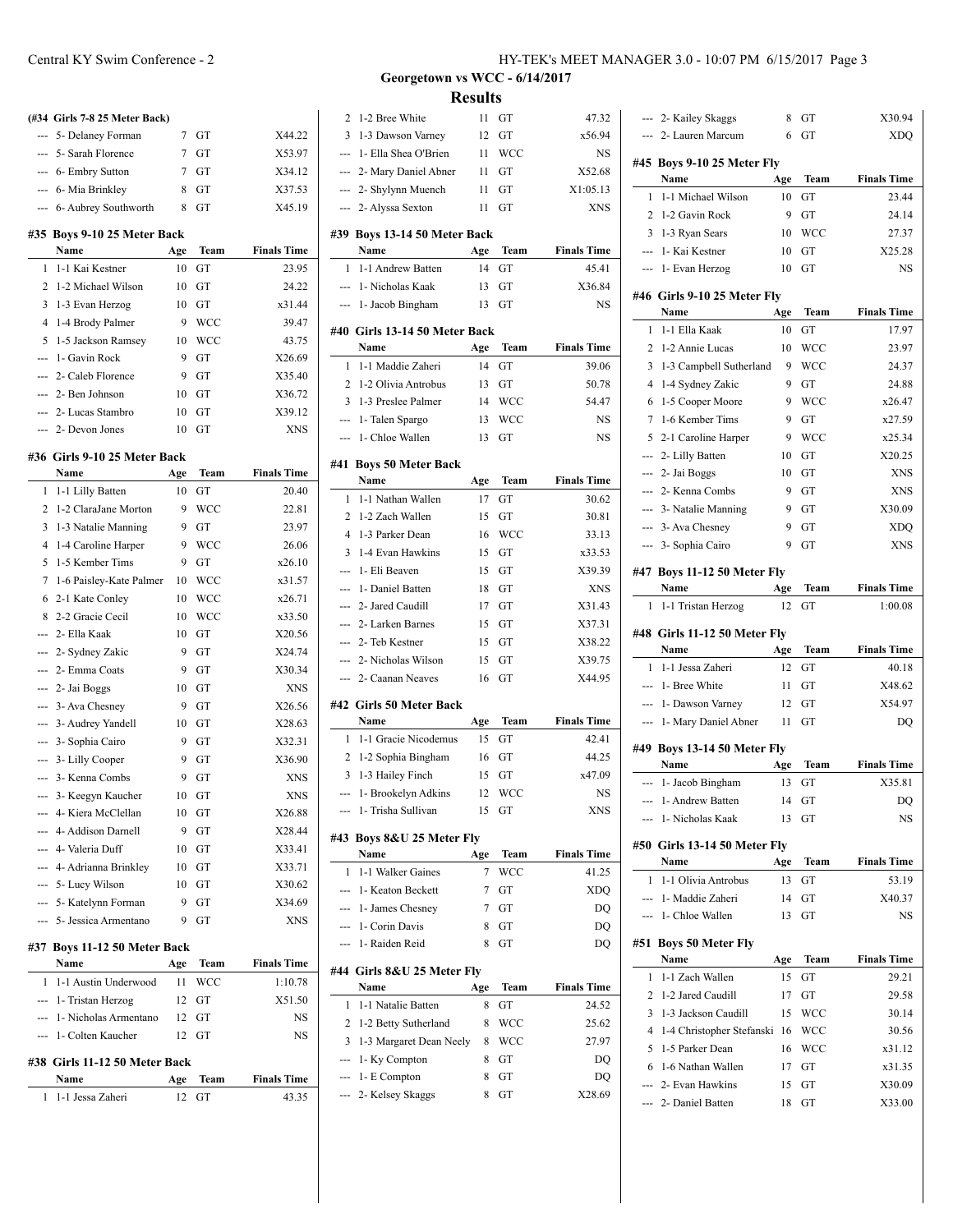|                | (#51 Boys 50 Meter Fly)                |     |            |                    |
|----------------|----------------------------------------|-----|------------|--------------------|
|                | 2- Eli Beaven                          | 15  | GT         | X36.90             |
|                | 2- Caanan Neaves                       | 16  | GT         | X37.03             |
|                | --- 3- Teb Kestner                     | 15  | <b>GT</b>  | X35.40             |
|                | --- 3- Nicholas Wilson                 | 15  | GT         | X36.57             |
|                | --- 3- Larken Barnes                   | 15  | GT         | XNS                |
|                | #52 Girls 50 Meter Fly                 |     |            |                    |
|                | Name                                   | Age | Team       | <b>Finals Time</b> |
| 1              | 1-1 Gracie Nicodemus                   | 15  | GT         | 38.08              |
| 2              | 1-2 Hailey Finch                       | 15  | GT         | 41.64              |
| ---            | 1- Sophia Bingham                      | 16  | GT         | X37.22             |
|                | #53 Boys 8&U 25 Meter Breast           |     |            |                    |
|                | Name                                   | Age | Team       | <b>Finals Time</b> |
| 1              | 1-1 Walker Gaines                      | 7   | <b>WCC</b> | 30.45              |
| ---            | 1- Corin Davis                         | 8   | GT         | X36.60             |
| ---            | 1- James Chesney                       | 7   | GT         | DQ                 |
| ---            | 1- Alexander Tackett                   | 6   | GT         | <b>XDQ</b>         |
|                | 1- Raiden Reid                         | 8   | GT         | DQ                 |
| ---            | 1- Keaton Beckett                      | 7   | GT         | DQ                 |
|                | #54 Girls 8&U 25 Meter Breast          |     |            |                    |
|                | Name                                   | Age | Team       | <b>Finals Time</b> |
| 1              | 1-1 Ellory Moore                       | 7   | WCC        | 35.78              |
| 2              | 1-2 Emma Cecil                         | 8   | WCC        | 43.02              |
| $\overline{4}$ | 1-3 E Compton                          | 8   | GT         | 50.38              |
| ---            | 1- Ky Compton                          | 8   | GT         | X53.53             |
| ---            | 1- Natalie Batten                      | 8   | GT         | DQ                 |
| ---            | 1- Caitie Harper                       | 7   | <b>WCC</b> | DQ                 |
| 3              | 2-1 Lauren McCraith                    | 7   | <b>WCC</b> | x44.94             |
|                | --- 2- Kelsey Skaggs                   | 8   | GT         | X36.38             |
| ---            | 2- Kailey Skaggs                       | 8   | GT         | X45.75             |
| $-$            | 2- Jane Sutherland                     | 6   | <b>WCC</b> | DQ                 |
|                | 2- Emma Tackett                        | 8   | GT         | <b>XDQ</b>         |
|                | 2- McKinley Harper                     | 7   | <b>WCC</b> | DO                 |
|                | #55 Boys 9-10 25 Meter Breast          |     |            |                    |
|                | Name                                   | Age | Team       | <b>Finals Time</b> |
| 1              | 1-1 Ryan Sears                         | 10  | WCC        | 27.36              |
| 2              | 1-2 Kai Kestner                        | 10  | GT         | 28.32              |
| 3              | 1-3 Gavin Rock                         | 9   | GT         | 34.75              |
| ---            | 1- Michael Wilson                      | 10  | GT         | X28.75             |
| ---            | 1- Evan Herzog                         | 10  | GT         | DQ                 |
|                |                                        |     |            |                    |
|                | #56 Girls 9-10 25 Meter Breast<br>Name | Age | Team       | <b>Finals Time</b> |
| 1              | 1-1 Ella Kaak                          | 10  | GT         | 20.27              |
| 2              | 1-2 Lilly Batten                       | 10  | GT         | 22.72              |
| 3              | 1-3 Sydney Zakic                       | 9   | GT         | x27.34             |
| 4              | 1-4 Campbell Sutherland                | 9   | <b>WCC</b> | 28.91              |
| 5              | 1-5 Annie Lucas                        | 10  | WCC        | 28.97              |
| 6              | 1-6 Kate Conley                        | 10  | WCC        | x32.03             |
| 7              | 2-1 Cooper Moore                       | 9   | WCC        | x32.56             |
| 8              | 2-2 ClaraJane Morton                   | 9   | WCC        | x33.25             |
|                | 9 2-3 Gracie Cecil                     |     | 10 WCC     | x38.50             |
|                |                                        |     |            |                    |

--- 2- Natalie Manning 9 GT X29.15 --- 2- Paisley-Kate Palmer 10 WCC NS

|                | Georgetown vs WCC - 6/14/2017          |                |                  |                    |
|----------------|----------------------------------------|----------------|------------------|--------------------|
|                |                                        | <b>Results</b> |                  |                    |
|                | --- 2- Jai Boggs                       | 10             | GT               | XNS                |
| ---            | 3- Kember Tims                         | 9              | GT               | X31.57             |
| $\overline{a}$ | 3- Lilly Cooper                        | 9              | GT               | X35.12             |
| $\overline{a}$ | 3- Emma Coats                          | 9              | GT               | X36.37             |
| ---            | 3- Sophia Cairo                        | 9              | GT               | X39.72             |
|                | --- 3- Ava Chesney                     | 9              | GT               | <b>XDQ</b>         |
| ---            | 3- Kenna Combs                         | 9              | GT               | <b>XNS</b>         |
|                |                                        |                |                  |                    |
|                | #57 Boys 11-12 50 Meter Breast         |                |                  | <b>Finals Time</b> |
|                | Name<br>--- 1- Tristan Herzog          | Age<br>12      | Team<br>GT       |                    |
|                | --- 1- Colten Kaucher                  | 12             | GT               | DQ<br><b>NS</b>    |
|                |                                        |                |                  |                    |
|                | #58 Girls 11-12 50 Meter Breast        |                |                  |                    |
|                | Name                                   | Age            | Team             | <b>Finals Time</b> |
| 1              | 1-1 Mary Daniel Abner                  | 11             | GT               | 57.97              |
| $\overline{2}$ | 1-2 Bree White                         | 11             | GT               | 59.03              |
| $\overline{3}$ | 1-3 Dawson Varney                      | 12             | GT               | x1:01.44           |
| $\overline{a}$ | 1- Jessa Zaheri                        | 12             | GT               | X49.40             |
|                | --- 1- Brookelyn Adkins                | 12             | <b>WCC</b>       | <b>NS</b>          |
|                | #59 Boys 13-14 50 Meter Breast         |                |                  |                    |
|                | Name                                   | Age            | <b>Team</b>      | <b>Finals Time</b> |
| 1              | 1-1 Nicholas Kaak                      | 13             | GT               | 42.16              |
|                | 2 1-2 Jacob Bingham                    | 13             | GT               | 42.52              |
| 3              | 1-3 Andrew Batten                      | 14             | GT               | x59.07             |
|                |                                        |                |                  |                    |
|                | #60 Girls 13-14 50 Meter Breast        |                |                  |                    |
|                | Name                                   | Age            | Team             | <b>Finals Time</b> |
| 1              | 1-1 Maddie Zaheri                      | 14             | GT               | 46.45              |
| 3              | 2 1-2 Preslee Palmer                   | 14             | <b>WCC</b>       | 52.69              |
|                | 1-3 Olivia Antrobus                    | 13             | GT               | 1:09.06            |
| ---            | --- 1- Talen Spargo<br>1- Chloe Wallen | 13<br>13       | <b>WCC</b><br>GT | NS<br><b>XNS</b>   |
|                |                                        |                |                  |                    |
|                | #61 Boys 50 Meter Breast               |                |                  |                    |
|                | Name                                   | Age            | Team             | <b>Finals Time</b> |
| $\mathbf{1}$   | 1-1 Jared Caudill                      | 17             | <b>GT</b>        | 34.00              |
| $\overline{2}$ | 1-2 Christopher Stefanski              | 16             | <b>WCC</b>       | 36.53              |
|                | 3 1-3 Nathan Wallen                    |                | 17 GT            | 36.96              |
| 4              | 1-4 Jackson Caudill                    | 15             | <b>WCC</b>       | 38.51              |
| 5              | 1-5 Caanan Neaves                      | 16             | GT               | x40.94             |
|                | --- 1- Zach Wallen                     | 15             | GT               | X35.44             |
|                | --- 2- Evan Hawkins                    | 15             | GT               | X35.63             |
|                | --- 2- Larken Barnes                   | 15             | GT               | X37.33             |
|                | --- 2- Daniel Batten                   | 18             | GT               | X40.59             |
|                | --- 2- Eli Beaven                      | 15             | GT               | X41.46             |
|                | --- 2- Teb Kestner                     | 15             | GT               | X45.44             |
|                | --- 2- Nicholas Wilson                 | 15             | GT               | <b>XNS</b>         |
|                | #62 Girls 50 Meter Breast              |                |                  |                    |
|                | Name                                   | Age            | Team             | <b>Finals Time</b> |
| 1              | 1-1 Sophia Bingham                     | 16             | GT               | 43.65              |
| 2              | 1-2 Hailey Finch                       | 15             | GT               | 55.09              |
| ---            | 1- Gracie Nicodemus                    | 15             | GT               | X45.02             |
|                |                                        |                |                  |                    |
|                |                                        |                |                  |                    |

|   | Team                               | Relay          | <b>Finals Time</b>    |
|---|------------------------------------|----------------|-----------------------|
| 1 | $1-1$ GT                           | A              | 1:54.27               |
|   | Lathan Herzog 7                    | Raiden Reid 8  |                       |
|   | Grant Rock 7                       | Corin Davis 8  |                       |
| 2 | 1-2 WCC                            | A              | 2:25.28               |
|   | Tripp Cecil 7                      |                | Walker Gaines 7       |
|   | Jackson Smith 8                    | Trip Neely 6   |                       |
| 3 | $1-3$ GT                           | B              | x2:28.09              |
|   | James Chesney 7                    |                | Alexander Tackett 6   |
|   | Jacob Armentano 8                  |                | Keaton Beckett 7      |
|   | #64 Girls 8&U 100 Meter Free Relay |                |                       |
|   | Team                               | Relay          | <b>Finals Time</b>    |
| 1 | $1-1$ GT                           | A              | 1:42.84               |
|   | Mallory Yandell 8                  | Ky Compton 8   |                       |
|   | Kelsey Skaggs 8                    |                | Natalie Batten 8      |
| 2 | 1-2 WCC                            | A              | 1:46.40               |
|   | Ellory Moore 7                     | ava Muncie 8   |                       |
|   | Betty Sutherland 8                 |                | Margaret Dean Neely 8 |
| 3 | 1-3 WCC                            | $\overline{B}$ | x2:01.37              |
|   | Emma Cecil 8                       |                | Jane Sutherland 6     |
|   | Sam Moore 8                        |                | Kerrigan Moore 6      |
| 6 | $1-4$ GT                           | B              | x2:48.47              |
|   | Lauren Marcum 6                    |                | Georgi Stacy 6        |
|   | Kaylan Herzog 6                    | E Compton 8    |                       |
|   | $4$ 2-1 GT                         | C              | x2:10.13              |
|   | <b>Embry Sutton 7</b>              |                | Emma Tackett 8        |
|   | Izzy Davis 8                       |                | Kailey Skaggs 8       |
|   | 5 2-2 WCC                          | C              | x2:28.01              |
|   | McKinley Harper 7                  |                | Lauren McCraith 7     |
|   | Caitie Harper 7                    |                | Addie Palmer 7        |
|   | $2-$ WCC                           | D              | NS.                   |
|   |                                    |                |                       |
|   | Lucy Pugh 7                        |                | Mollie Grace Tucker 6 |

## **#65 Boys 10&U 100 Meter Free Relay**

| Team                                | Relav         | <b>Finals Time</b> |  |  |
|-------------------------------------|---------------|--------------------|--|--|
| $1-1$ GT                            | A             | 1:34.09            |  |  |
| Evan Herzog 10                      |               | Gavin Rock 9       |  |  |
| Kai Kestner 10                      |               | Michael Wilson 10  |  |  |
| 2 1-2 WCC                           | A             | 2:01.06            |  |  |
| Jackson Ramsey 10                   |               | Brody Palmer 9     |  |  |
| Max Moore 8                         | Ryan Sears 10 |                    |  |  |
| #66 Girls 10&U 100 Meter Free Relay |               |                    |  |  |

|    | Team                   | Relay                                   | <b>Finals Time</b> |
|----|------------------------|-----------------------------------------|--------------------|
| 1. | $1-1$ GT               | A                                       | 1:16.09            |
|    | Lilly Batten 10        | Natalie Manning 9                       |                    |
|    | Sydney Zakic 9         | Ella Kaak 10                            |                    |
|    | 2 1-2 WCC              | A                                       | 1:22.94            |
|    | Campbell Sutherland 9  | ClaraJane Morton 9<br>Caroline Harper 9 |                    |
|    | Annie Lucas 10         |                                         |                    |
|    | $3 \t1-3$ GT           | B                                       | x1:40.25           |
|    | Jai Boggs 10           | Ava Chesney 9                           |                    |
|    | Kember Tims 9          | Kenna Combs 9                           |                    |
|    | 4 1-4 WCC              | B                                       | x1:45.97           |
|    | Paisley-Kate Palmer 10 | Cooper Moore 9                          |                    |
|    | Kate Conley 10         | Gracie Cecil 10                         |                    |